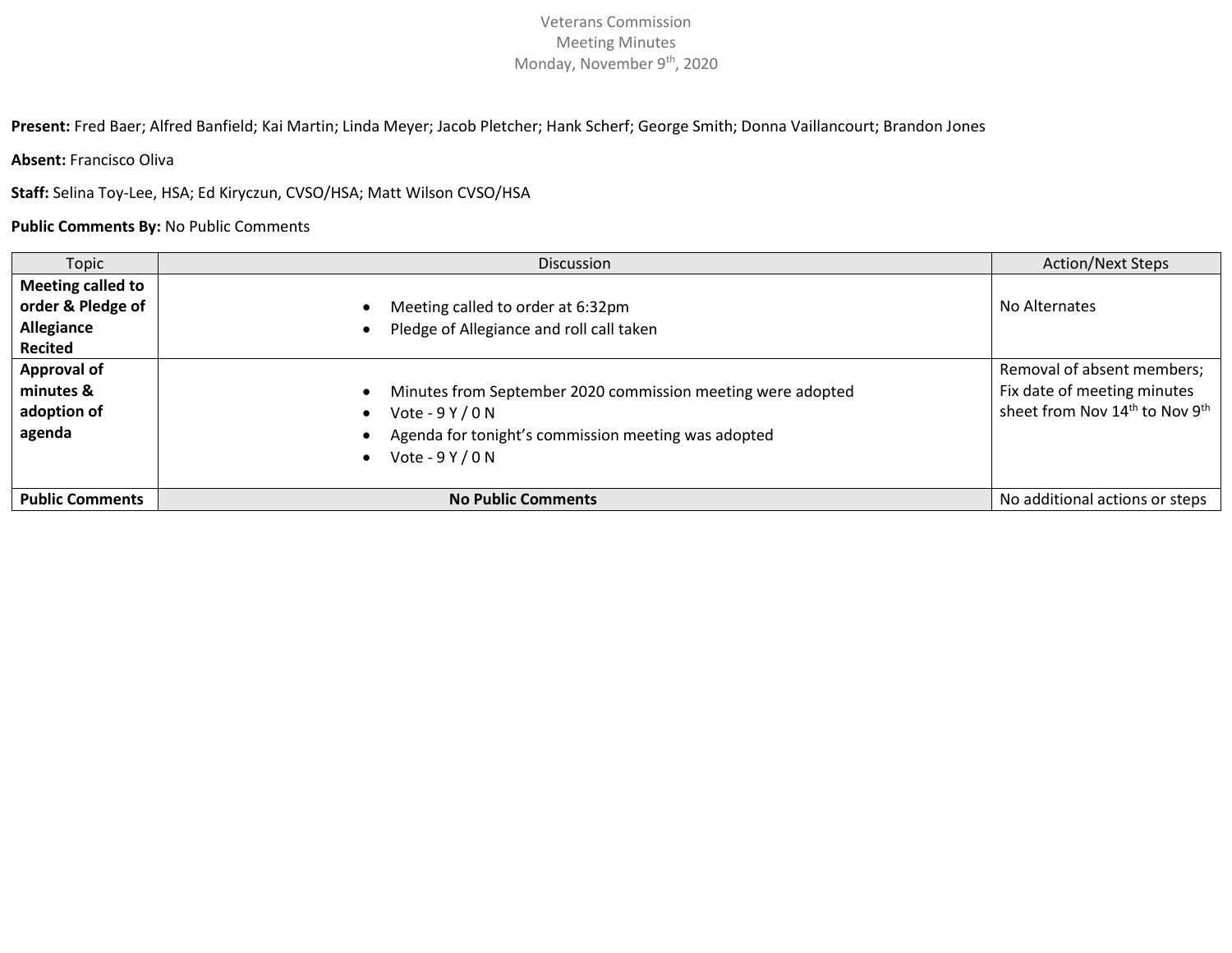|                                      | Ed Kiryczun, CVSO COVID Operations Update<br>⋗                                    |                                |
|--------------------------------------|-----------------------------------------------------------------------------------|--------------------------------|
|                                      | January 1st to October 31st, 2020<br>$\ast$                                       |                                |
|                                      | Veterans Served: 6018<br>$\circ$                                                  |                                |
|                                      | Total Retroactive Received: \$2,204,149.29 (+\$219,500)<br>O                      |                                |
|                                      | Total Monthly Assistance: 223,173.33 (+\$33,293) \$2,678,079.90 annual<br>$\circ$ |                                |
|                                      | Claims Submitted: 524 (+91)<br>O                                                  |                                |
| <b>Veterans</b><br><b>Commission</b> | College Fee Waivers Granted: 132 (+5)<br>∩                                        |                                |
| <b>Business</b>                      | College Fee's Waived: \$775,734.00 (+\$55,620)<br>∩                               |                                |
|                                      |                                                                                   | No additional actions or steps |
|                                      | <b>Fall CACVSO Conference</b><br>$*$                                              |                                |
|                                      | <b>Blue Water Navy Updates</b><br>$\circ$                                         |                                |
|                                      | <b>Board of Veterans Appeals</b><br>$\circ$                                       |                                |
|                                      | VA home Loan<br>$\circ$                                                           |                                |
|                                      | How to properly use Lay-Evidence<br>O                                             |                                |
|                                      | Incarcerated Veterans Program<br>∩                                                |                                |
|                                      | DBQ (Disability Benefits Questionnaire) how and when to use<br>$\circ$            |                                |
|                                      |                                                                                   |                                |
|                                      |                                                                                   |                                |
|                                      |                                                                                   |                                |
|                                      |                                                                                   |                                |
|                                      |                                                                                   |                                |
| Topic                                | Discussion                                                                        | <b>Action/Next Steps</b>       |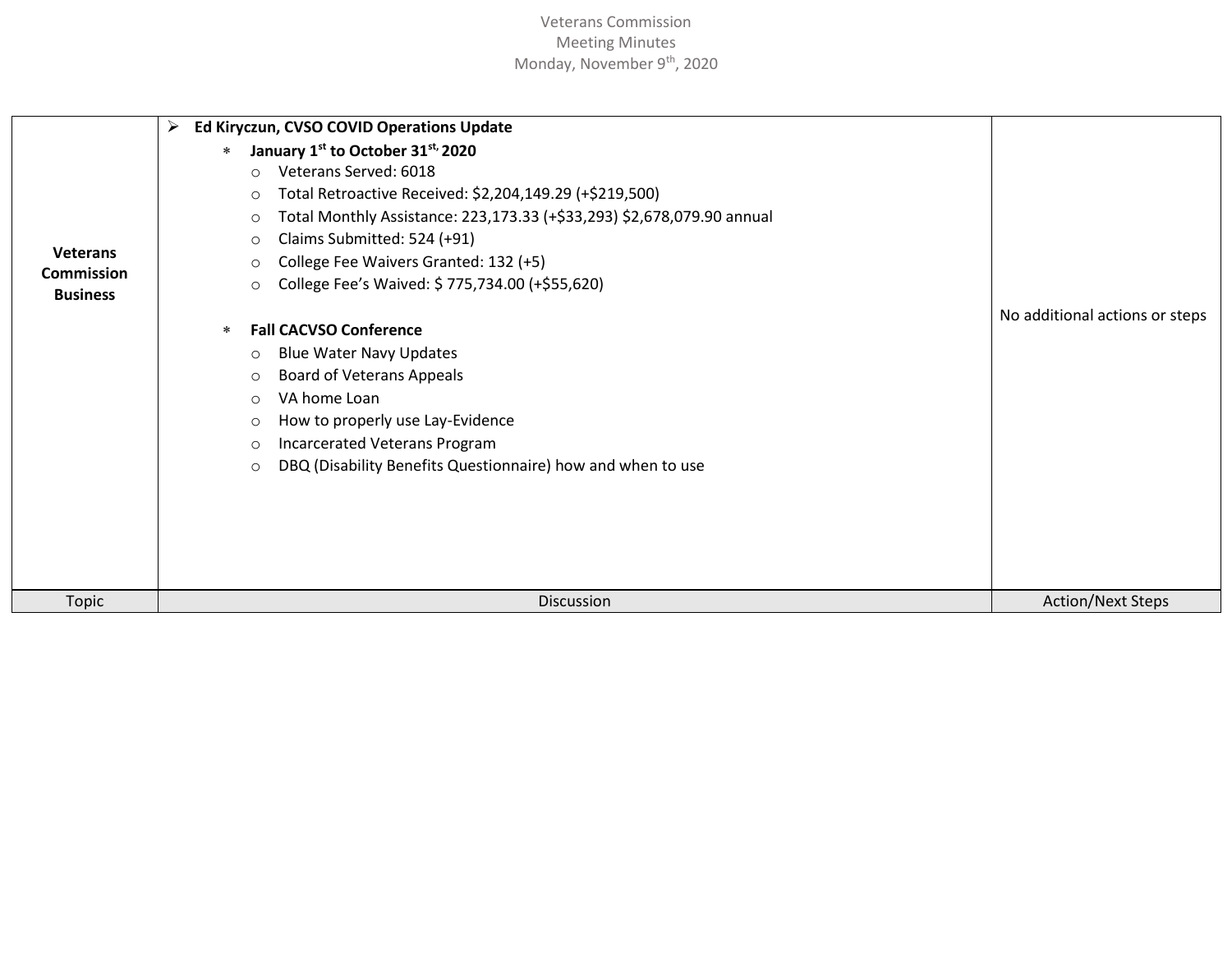| <b>Veterans</b><br>Commission                                          | <b>Operational Updates</b><br>$*$<br>Hours of Operation 8am to 5pm, Monday thru Friday<br>$\circ$<br>(No longer closed for lunch)<br>Office still closed to walk-in traffic<br>$\circ$<br>We will see veterans in-person by appointment<br>$\circ$<br><b>Policy Updates for California Veterans</b><br>*<br>o Veterans and Gold Star Families are granted free access to National Parks, Wildlife Refuges, and<br>other Federal Lands managed by the Department of the Interior starting Veterans Day 2020 and                                                                                                                                                                  | No additional actions or steps |
|------------------------------------------------------------------------|---------------------------------------------------------------------------------------------------------------------------------------------------------------------------------------------------------------------------------------------------------------------------------------------------------------------------------------------------------------------------------------------------------------------------------------------------------------------------------------------------------------------------------------------------------------------------------------------------------------------------------------------------------------------------------|--------------------------------|
| <b>Business</b><br>(Continued)                                         | every day onward<br>Veterans granted free access to all County of San Mateo Parks<br>$\circ$<br><b>Blue Water Navy Update</b><br>$\ast$<br>o As of September 30 <sup>th</sup> , 2020, roughly 640 million dollars in retroactive benefits have been awarded to<br>more than 24,000 BWN Veterans or Survivors<br>VA/NARA digitization of Navy & Coast Guard deck logs for ships that served in Vietnam finally<br>$\circ$<br>completed in September 2020<br>More Ships added to BWN group databases<br>$\circ$<br>Gunfire Support Ship list added<br>$\circ$<br>Submarine list added<br>$\circ$                                                                                  |                                |
| <b>Veterans</b><br><b>Commission</b><br><b>Business</b><br>(Continued) | Ed Kiryczun, CVSO Outreach Update<br>➤<br>Veterans Surf Alliance, Halloween BBQ, Oct 31st<br>$\ast$<br>Organization made up of volunteers including SFVA, focused on using surfing to help combat<br>$\circ$<br>veterans<br>Community College Veterans Resource Fair, Nov 10th<br>$\ast$<br>Resource fair with the VROC, EDD and VSO including a Q&A session with a VSR<br>$\circ$<br>Veterans Free COVID Testing Event at AL Post 105 Nov 21st<br>$\ast$<br>In person, free to veterans and their families<br>$\circ$<br>VSO and Veterans Resource Center resource desk will be available to all veterans<br>$\circ$<br>SFO USO Re-Opening, VSO trip Friday Nov 13th<br>$\ast$ | No additional actions or steps |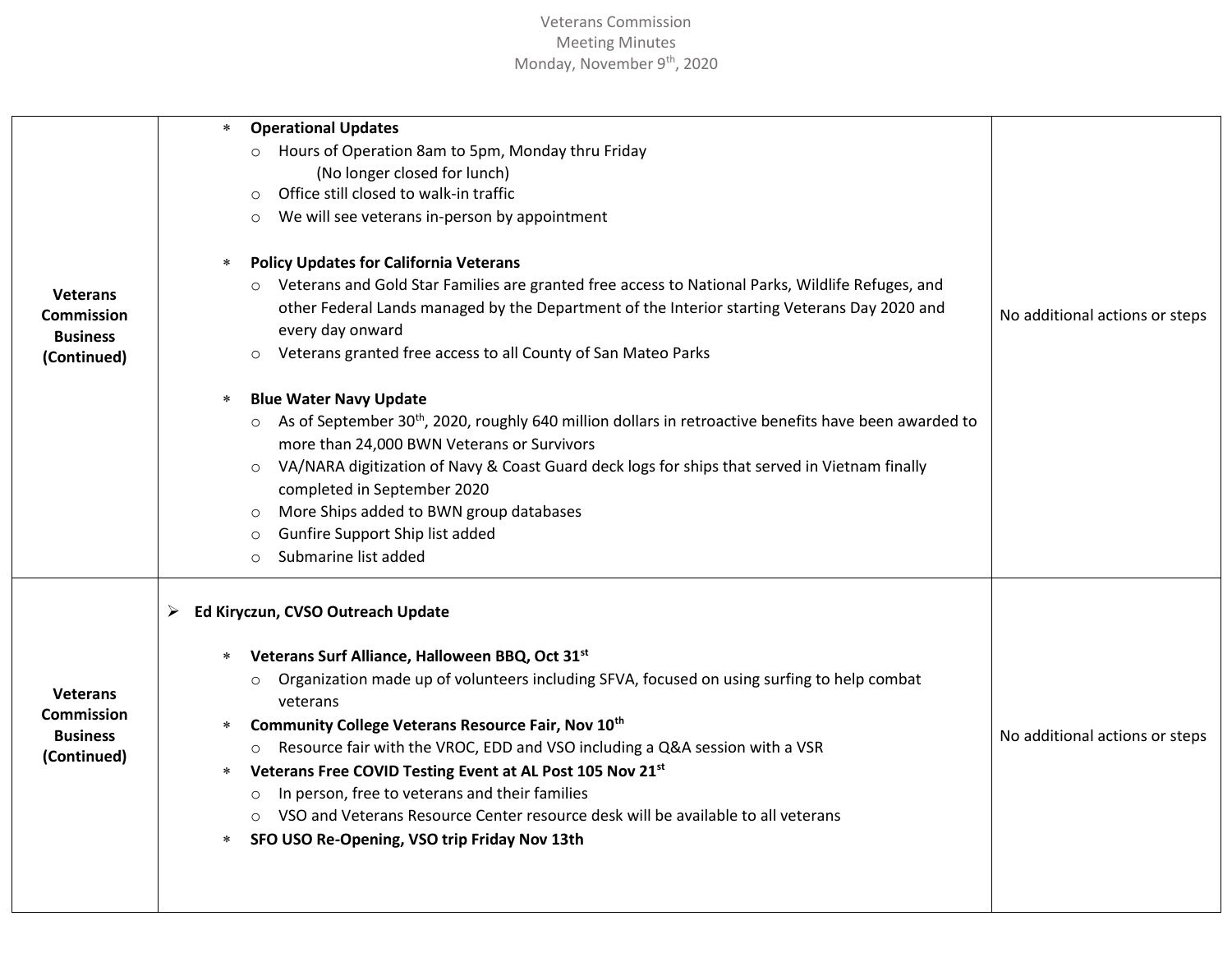| Topic                         | <b>Discussion</b>                                                                                                                                     | <b>Action/Next Steps</b>       |
|-------------------------------|-------------------------------------------------------------------------------------------------------------------------------------------------------|--------------------------------|
|                               | Leah Grant, The Veterans Curation Program<br>➤                                                                                                        |                                |
|                               | <b>Skills Acquired</b><br>$\ast$                                                                                                                      |                                |
|                               | Computer database management<br>$\circ$                                                                                                               |                                |
|                               | Records management<br>$\circ$                                                                                                                         |                                |
|                               | Photographic and scanning technologies<br>$\circ$                                                                                                     |                                |
|                               | Computer software proficiency<br>$\circ$                                                                                                              |                                |
|                               | Processing and organization of collection<br>$\circ$                                                                                                  |                                |
|                               | Knowledge or archaeology and history<br>$\circ$                                                                                                       |                                |
|                               | Increased interpersonal communication skills                                                                                                          |                                |
|                               | <b>Benefits to Participants</b><br>∗                                                                                                                  |                                |
|                               | Temporary employment/financial support<br>$\circ$                                                                                                     |                                |
|                               | New skill set<br>$\circ$                                                                                                                              |                                |
|                               | Support system<br>$\circ$                                                                                                                             |                                |
|                               | Assistance with resume building, cover letters, interview skills, job searches and education<br>$\circ$                                               |                                |
| <b>Veterans</b><br>Commission | placement                                                                                                                                             | No additional actions or steps |
| <b>Business</b>               | Flexible scheduling<br>$\circ$                                                                                                                        |                                |
| (Continued)                   | <b>Success and Accomplishments</b>                                                                                                                    |                                |
|                               | 646 veterans have participated (44 veterans currently participating)<br>$\circ$                                                                       |                                |
|                               | 91% of veterans have obtained employment or contained their education upon completion of the<br>$\circ$                                               |                                |
|                               | program                                                                                                                                               |                                |
|                               | Over 400 USACE collections are being or have been rehabilitated to federal standards                                                                  |                                |
|                               | <b>Benefit to the Nation</b>                                                                                                                          |                                |
|                               | Over 44,000 photographs and scans have been created as a result of our efforts                                                                        |                                |
|                               | VCP digital files (artifact photographs and scanned documents) have been uploaded to the Digital<br>$\circ$<br>Archaeological Record (tDAR)           |                                |
|                               | The files will be available for use by researchers, educators, tribal members and the public at no<br>$\circ$                                         |                                |
|                               | charge                                                                                                                                                |                                |
|                               | Assisting with the transition to civilian life for our veterans by using these collections to train a wide<br>$\circ$<br>array of transferable skills |                                |
|                               | <b>Contact Information</b>                                                                                                                            |                                |
|                               | Dr. J.W. Joseph, Program Manager jwjoseph@newsouthassoc.com<br>$\circ$                                                                                |                                |
|                               | Jasmine Hackman, Project Manager jheckman@newsouthassoc.com<br>$\circ$                                                                                |                                |
|                               | Jessica Mundt, Assistant Project Manager jmundt@newsouthassoc.com<br>$\circ$                                                                          |                                |
|                               |                                                                                                                                                       |                                |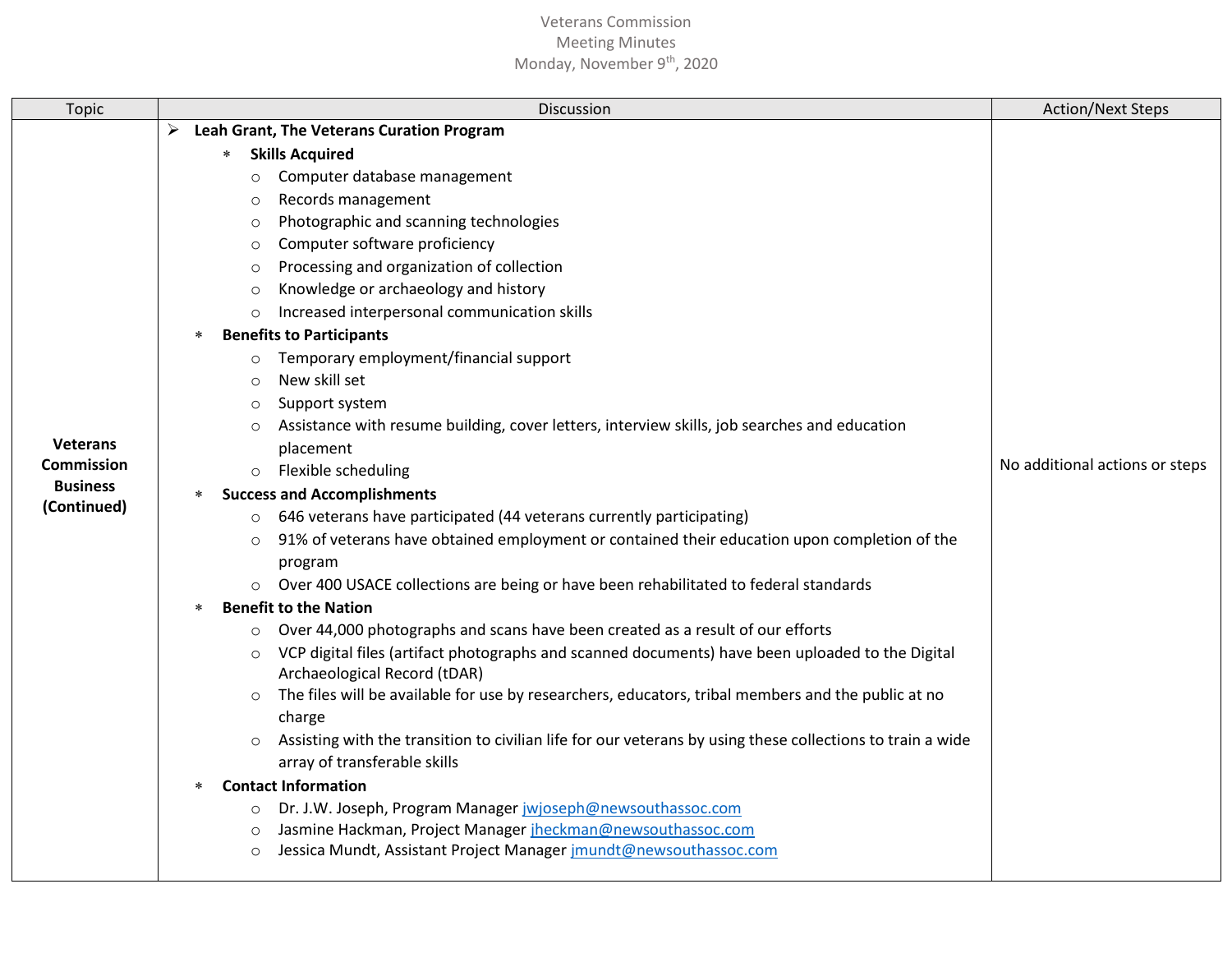| <b>Topic</b>                                                    | Discussion                                                                                                                                                                                                                                                                                                                                                                                                                                                                                                                                                                                                                                                                                                                                                                                                                                                                                                                                                                                                                                                                                                                                                                                                                                                                                                                                                                                                                                                                                                                                                                                                                                                                                                                                                                                                                                                                                                                                                                                                                                                                                      | <b>Actions/Next Steps</b>      |
|-----------------------------------------------------------------|-------------------------------------------------------------------------------------------------------------------------------------------------------------------------------------------------------------------------------------------------------------------------------------------------------------------------------------------------------------------------------------------------------------------------------------------------------------------------------------------------------------------------------------------------------------------------------------------------------------------------------------------------------------------------------------------------------------------------------------------------------------------------------------------------------------------------------------------------------------------------------------------------------------------------------------------------------------------------------------------------------------------------------------------------------------------------------------------------------------------------------------------------------------------------------------------------------------------------------------------------------------------------------------------------------------------------------------------------------------------------------------------------------------------------------------------------------------------------------------------------------------------------------------------------------------------------------------------------------------------------------------------------------------------------------------------------------------------------------------------------------------------------------------------------------------------------------------------------------------------------------------------------------------------------------------------------------------------------------------------------------------------------------------------------------------------------------------------------|--------------------------------|
| <b>Veterans</b><br>Commission<br><b>Business</b><br>(Continued) | Hank Scherf, Veteran of the Year Event 2020<br>➤<br><b>Last Minute changes</b><br>$*$<br>o Change from the West Point Glee Club to the Naval Academy Glee Club<br>Availability<br>November 10 <sup>th</sup> at 10am<br>$\circ$<br>On County Veterans Website and link that was sent to everyone<br>Donna Vaillancourt, Budget Workgroup Discussion<br>Rescheduled for next commissioner meeting due to Absent member<br>$\ast$<br>Donna Vaillancourt, Veterans Commission Recruitment Update<br>Received 4 applications by mid-October, the first dead line to submit applications<br>$\circ$<br>Extended recruitment to Nov 20 <sup>th</sup><br>$\circ$<br>Have received 2 new applicants, 50% increase<br>$\circ$<br>o Have outreached to colleges as well as put on County Veterans Twitter and Facebook pages.<br><b>Sub Committee Updates</b><br>Donna Vaillancourt, Needs Assessment<br>$\ast$<br>Chose CIVIX as the contractor for the Needs Assessment<br>$\circ$<br>Started work in September<br>$\circ$<br>Currently working on the demographic report<br>O<br>Deliverables set for December to complete the Veteran demographic report<br>$\circ$<br>CIVIX is working with Health Department, CalVet, VSO, Housing Department, HSA and Veterans Court<br>O<br>Veterans services list is being compiled<br>$\circ$<br>On target for completion of Needs Assessment by June 2021<br>$\circ$<br>CIVIX will come in at any commission meeting to update commission on progress<br>$\circ$<br>George Smith, Comprehensible Assessible Online Catalog<br>$\ast$<br>Meet with Ed and Darren to make Website user friendly<br>$\circ$<br>Website was not user friendly<br>O<br>Want to make sure when veteran types in veteran it goes to the County Veterans Office website<br>$\circ$<br>Want to divide website into Eras of time served that way veterans can have benefits information<br>$\circ$<br>directed to their time in service<br><b>Brandon Jones, General awareness &amp; accessibility</b><br>*<br>Awaiting the Needs Assessment results to know what the gaps are<br>$\circ$ | No additional actions or steps |